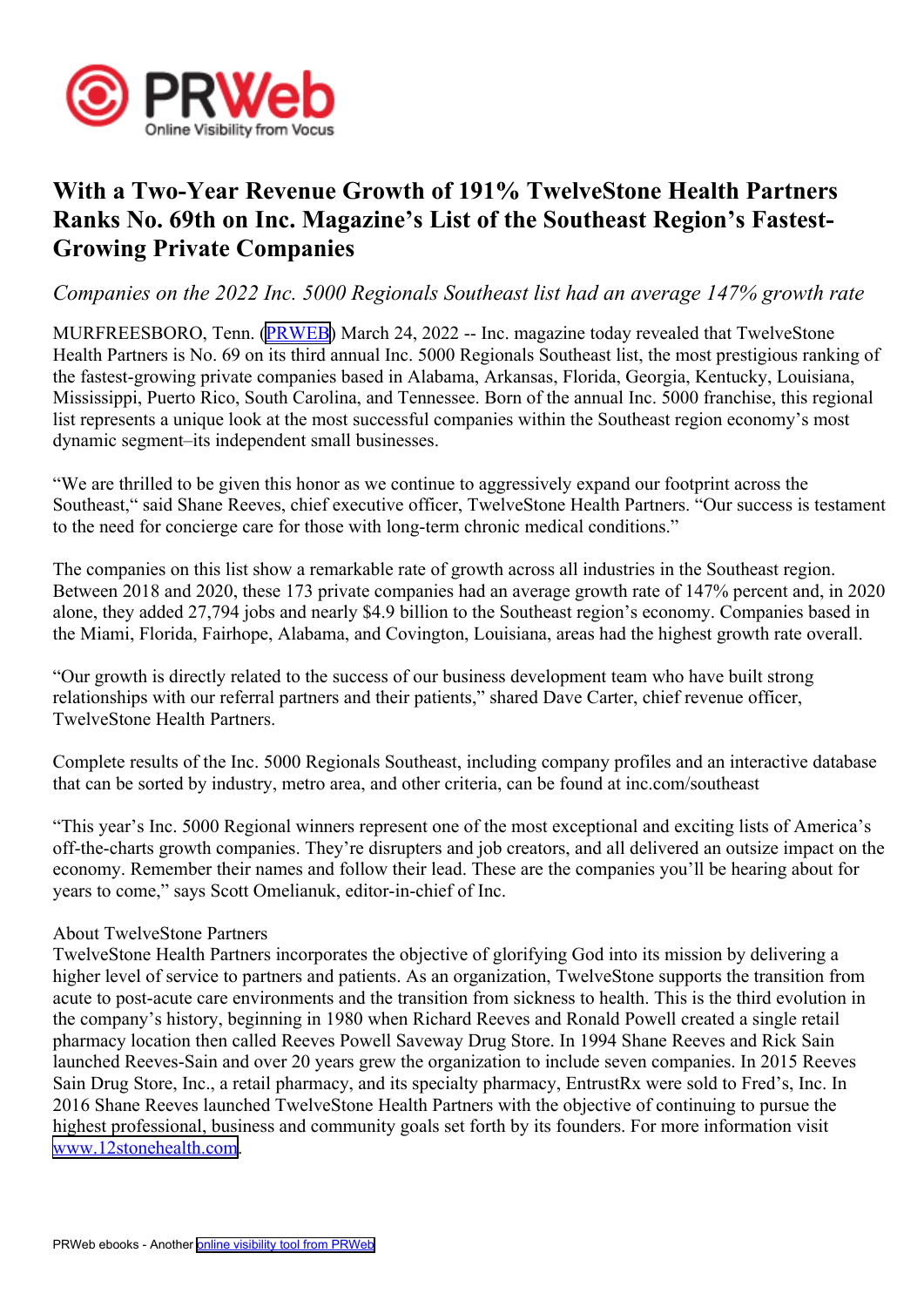

More about Inc. and the Inc. 5000 Regionals

#### Methodology

The 2022 Inc. 5000 Regionals are ranked according to percentage revenue growth when comparing 2018 and 2020. To qualify, companies must have been founded and generating revenue by March 31, 2018. They had to be U.S.-based, privately held, for-profit, and independent—not subsidiaries or divisions of other companies—as of December 31, 2019. (Since then, <sup>a</sup> number of companies on the list have gone public or been acquired.) The minimum revenue required for 2018 is \$100,000; the minimum for 2020 is \$1 million. As always, Inc. reserves the right to decline applicants for subjective reasons.

#### About Inc. Media

The world's most trusted business-media brand, Inc. offers entrepreneurs the knowledge, tools, connections, and community to build grea<sup>t</sup> companies. Its award-winning multiplatform content reaches more than 50 million people each month across <sup>a</sup> variety of channels including websites, newsletters, social media, podcasts, and print. Its prestigious Inc. 5000 list, produced every year since 1982, analyzes company data to recognize the fastest-growing privately held businesses in the United States. The global recognition that comes with inclusion in the 5000 gives the founders of the best businesses an opportunity to engage with an exclusive community of their peers and the credibility that helps them drive sales and recruit talent.

The associated Inc. 5000 Conference is par<sup>t</sup> of <sup>a</sup> highly acclaimed portfolio of bespoke events produced by Inc. For more information, visit [www.inc.com](http://www.inc.com).